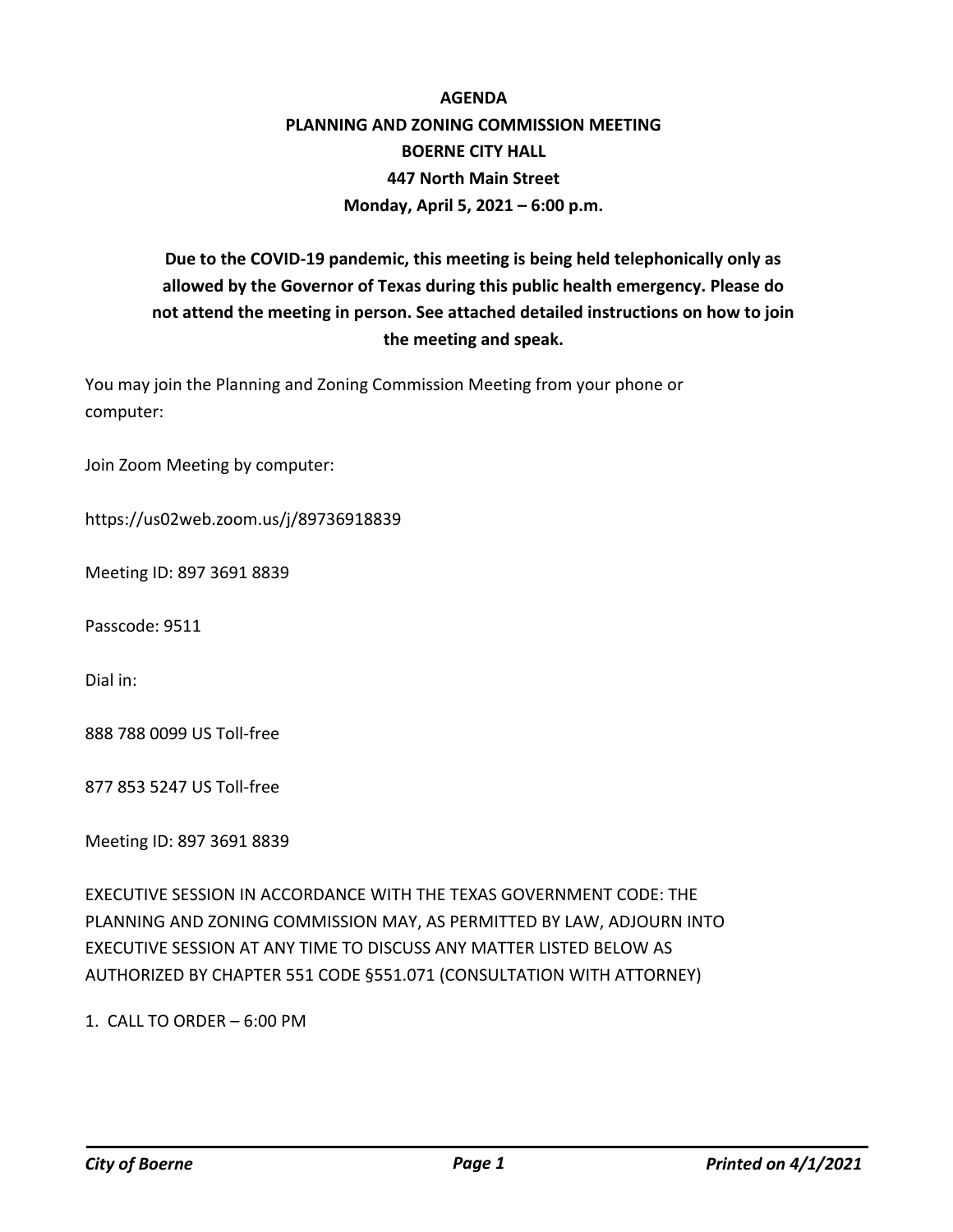Pledge of Allegiance to the United States Flag Pledge of Allegiance to the Texas Flag (Honor the Texas flag, I pledge allegiance to thee, Texas – one state under God, one and indivisible.)

2. CONFLICTS OF INTEREST

3. RECOGNITION OF RECENTLY RESIGNED PLANNING AND ZONING COMMISSIONER, RICKY GLEASON.

4. ADMINISTER OATH OF OFFICE TO LUCAS HILER

5. PUBLIC COMMENTS: This is the opportunity for visitors and guests to address the Planning and Zoning Commission on any issue. The Planning and Zoning Commission may not discuss any presented issue, nor may any action be taken on any issue at this time. (Attorney General opinion – JC-0169)

6. CONSENT AGENDA:

| А. | 2021-288            | THE MINUTES OF THE PLANNING AND ZONING COMMISSION<br>MEETING OF FEBRUARY 25, 2021. |
|----|---------------------|------------------------------------------------------------------------------------|
|    | <b>Attachments:</b> | <b>Official Meeting Minutes 21-0225</b>                                            |
| В. | 2021-289            | THE MINUTES OF THE PLANNING AND ZONING COMMISSION<br>MEETING OF MARCH 1, 2021.     |
|    | <b>Attachments:</b> | <b>Official Meeting Minutes 21-0301</b>                                            |
| C. | 2021-290            | THE MINUTES OF THE PLANNING AND ZONING COMMISSION<br>MEETING OF MARCH 15, 2021.    |
|    | <b>Attachments:</b> | <b>Official Meeting Minutes 21-0315</b>                                            |

- 7. DISCUSSION ITEMS:
- A. LEGISLATIVE UPDATE
- 8. REGULAR AGENDA:
- CONSIDER THE PROPOSED PLANNED UNIT DEVELOPMENT (PUD) PLAN FOR 1.27 ACRES LOCATED BETWEEN STAHL AND NORTH PLANT STREETS (BETWEEN 115 STAHL STREET AND 400 **A.** [2021-346](http://boerne.legistar.com/gateway.aspx?m=l&id=/matter.aspx?key=5859)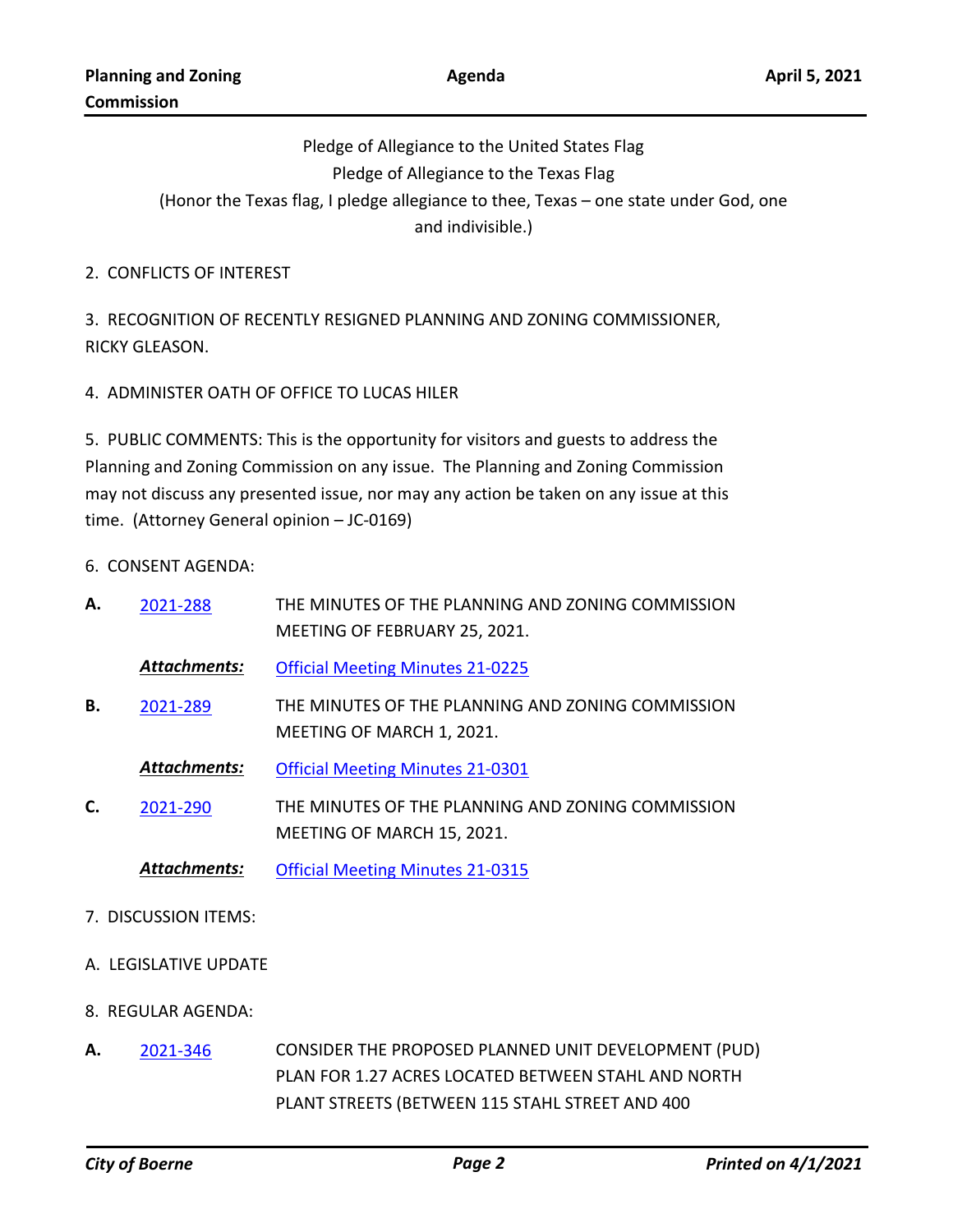|    |                     | ROSEWOOD - A PORTION OF KAD NO. 20028 AND ALL OF KAD<br>NO. 63697) (JAY PARKER/ TROPHY PROPERTIES).                                                                                                                                                             |
|----|---------------------|-----------------------------------------------------------------------------------------------------------------------------------------------------------------------------------------------------------------------------------------------------------------|
|    |                     | <b>I. STAFF PRESENTATION</b><br><b>II. PUBLIC HEARING</b><br>III. MAKE RECOMMENDATION                                                                                                                                                                           |
|    | <b>Attachments:</b> | <b>Summary - Stahl/Plant PUD Plan</b><br><b>Att 1 - Location Map</b><br>Att 2 - Aerial Map Plant<br>Att 3 - Site PUD Plan-The Elevate Townhome Development REV-210330<br>Att 4 - Perspectives - The Elevate Townhome Devt 20.0724                               |
| В. | 2021-347            | TO CONSIDER THE PROPOSED PLANNED UNIT DEVELOPMENT<br>(PUD) OVERLAY DISTRICT FOR 6.479 ACRES LOCATED IN THE<br>COMMONS AT MENGER CREEK ON OLD SAN ANTONIO ROAD<br>(KAD 300529) (ALAN NAUL/ J-B BOERNE REALTY, LP).                                               |
|    |                     | <b>I. STAFF PRESENTATION</b><br><b>II. PUBLIC HEARING</b><br>III. MAKE RECOMMENDATION                                                                                                                                                                           |
|    | <b>Attachments:</b> | Summary - Old San Antonio PUD - April 2021<br><b>Att 1 - Location Map</b><br>Att 2 - Plan 2.09.2021                                                                                                                                                             |
| C. | 2021-348            | CONSIDER THE PROPOSED CREATIVE ALTERNATIVE FOR THE<br>PROPERTY LOCATED AT 1376 SOUTH MAIN STREET (KAD NO.<br>42558, MENGER PLACE SUBDIVISION UNIT 1 LOT 1A (REPLAT),<br>1.139 ACRES) (RACER CLASSIC CAR WASH) TO ALLOW OPEN CAR<br>WASH BAYS FACING THE STREET. |
|    | Attachments:        | AIS Creative Alternative - 1376 S Main Street<br><b>Att 1 - Location Map</b><br>Att 2 - Aerial Map<br>Att 3 - Proposed Plan<br>Att 4 - Proposed Landscape Plan<br><b>Att 5 - Perspective Views</b>                                                              |
| D. | 2021-349            | CONDITIONAL APPROVAL FOR THE DEVELOPMENT PLAT FOR<br>SPENRATH, 2.523 ACRES LOCATED AT 38875 INTERSTATE                                                                                                                                                          |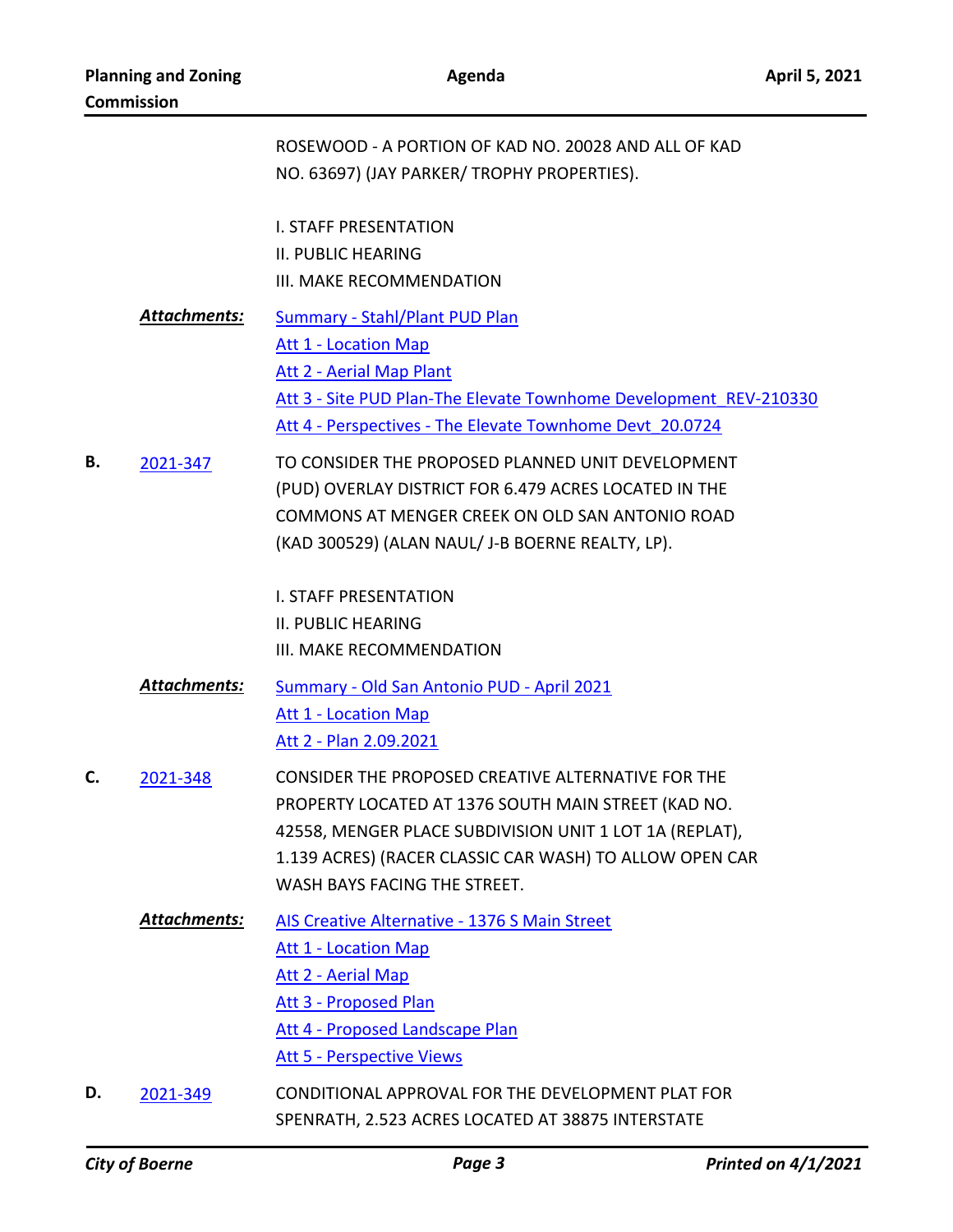|    |                     | HIGHWAY 10 (KAD NO. 12908) AS IS PROVIDED BY SECTION 6,<br>PLAT APPROVAL, B.1., OF THE DEVELOPMENT PLAT<br><b>REGULATIONS</b>             |
|----|---------------------|-------------------------------------------------------------------------------------------------------------------------------------------|
|    | <b>Attachments:</b> | AIS Spenrath Development Plat 20210405<br><b>Att 1 - Location Map</b><br>Att 2 - Aerial Map<br>Att 3 - Spenrath Development Plat 20210326 |
| E. | 2021-350            | CONSIDER PROPOSED AMENDMENTS TO THE UNIFIED<br>DEVELOPMENT CODE (UDC) REGARDING ZONING AND OVERLAY<br>DISTRICTS.                          |
|    |                     | L STAFF PRESENTATION<br>II. PUBLIC HEARING                                                                                                |

- *Attachments:* [Summary Zoning April 2021](http://boerne.legistar.com/gateway.aspx?M=F&ID=21ea72f7-94d3-41d8-b10c-ac84e7a742cd.doc)
- 9. COMMENTS FROM COMMISSION/LEGAL COUNSEL/STAFF No discussion or action may take place
- 10. ADJOURNMENT

s/s Laura Haning

Administrative Officer

\_\_\_\_\_\_\_\_\_\_\_\_\_\_\_\_\_\_\_\_\_\_\_\_\_\_\_\_\_\_\_

\_\_\_\_\_\_\_\_\_\_\_\_\_\_\_\_\_\_\_\_\_\_\_\_\_\_\_\_\_\_\_

## CERTIFICATION

I herby certify that the above notice of meeting was posted on the 1st day of April, 2021 at 5:30 p.m.

s/s Heather Wood

Secretary

## **NOTICE OF ASSISTANCE AT THE PUBLIC MEETINGS**

**Requests for special services must be received forty-eight (48) hours prior to the meeting time by calling the Planning and Community Development Department at 830-249-9511.**